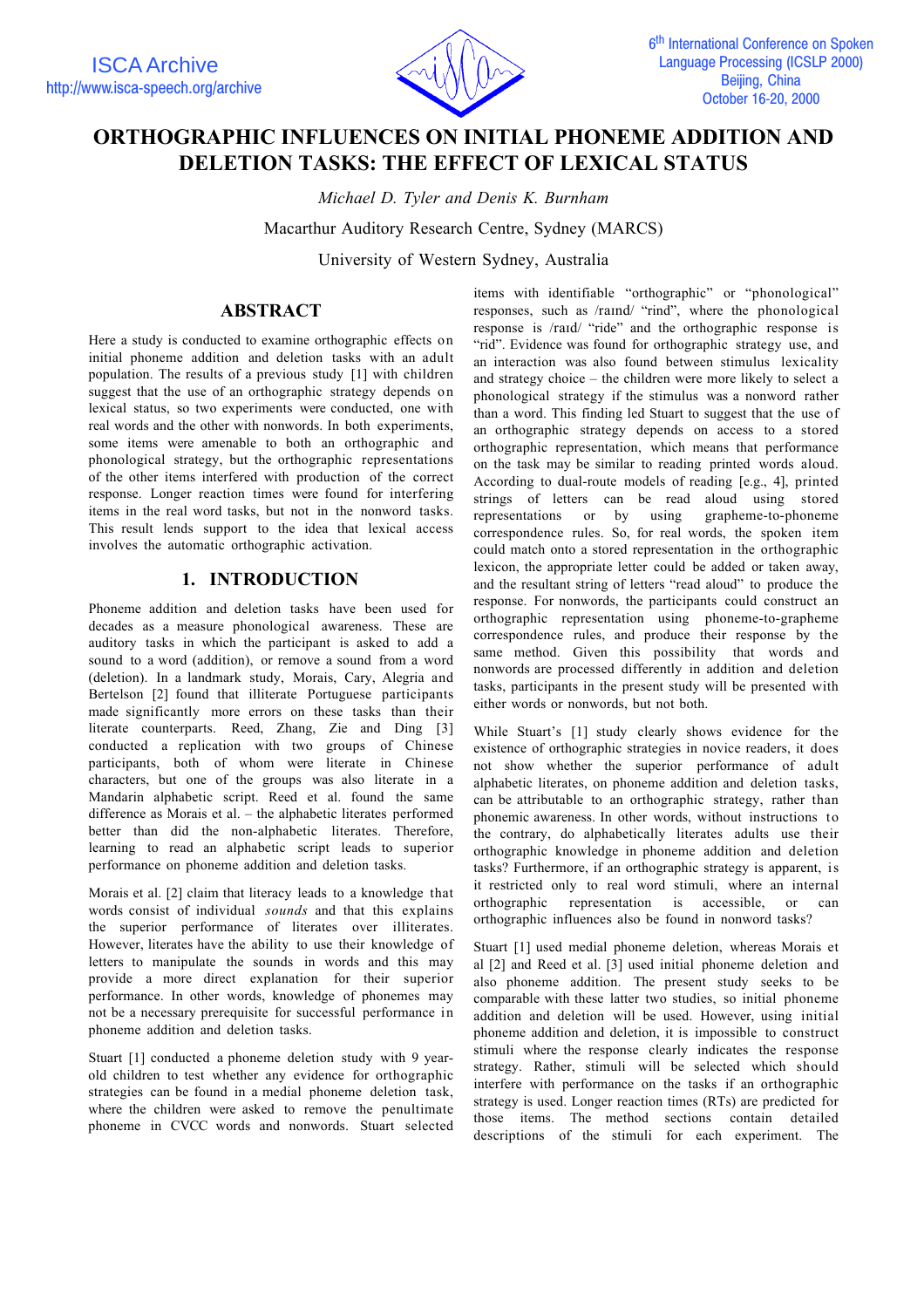advantage of using RT data, rather than error data only, as in previous research [1-3], is that an influence of orthography can be observed even if the participant obtains correct answers for all items.

In summary, it is possible that the superior performance of adult alphabetic literates over illiterates is due not to phonological awareness *per se*, but to the availability of an orthographic strategy. It is hypothesised that participants will take longer to respond (and make more errors) to items where the orthographic representation interferes with the correct phonological response, than to non-interfering items, for both addition and deletion, and for both words and nonwords.

# **2. EXPERIMENT 1 – WORDS**

## **2.1. Method**

Participants and Design. The participants were 48 native Australian English speakers obtained from the Introduction to Psychology course at the University of Western Sydney, Australia. Half of the participants completed the addition task and the other half the deletion task. All participants reported having normal hearing.

The experiment was a single factor repeated measures design with two levels, "interfering" orthography and "noninterfering" orthography. There are no specific predictions about differences in performance on addition and deletion tasks, so their results were considered separately.

**Stimuli and Apparatus.** All stimuli were one-syllable English words obtained from the CELEX lexical database. Items for the deletion task consisted of words where the removal of the first phoneme in the word resulted in another word. For example, the deletion of the  $/f$  from  $/f \in k[t]$  "fact". results in  $\sqrt{\text{c}k}$  "act". The addition stimuli consisted of the same items in reverse. That is, the addition of  $/f/$  to  $/ækt/$ creates /fækt/. There were two types of stimuli in the experiment, "interfering" and "non-interfering". For the noninterfering items, the addition or deletion could be successfully conducted using letters instead of sounds adding the letter "f" to "act" also results in the correct spoken response. The interfering items were not amenable to an orthographic strategy – removing the  $/w/$  sound from /ws: $\theta$ / "worth" leaves /s: $\theta$ / "earth", and adding /k/ sound to /wait/ "white" makes /kwait/ "quite". In total, there were 36 items for addition and 36 for deletion, each set consisting of 18 inconsistent and 18 consistent items.

The stimuli were presented to the participants in random order as an instruction to add a sound to a word or take away a sound from a word, and the sound to be added or deleted was followed by a schwa  $(2)$ . For example, the instruction for "school" was, "take the /sə/ sound from /skuːl/". These 36 instructions, along with 11 consistent practice items, were recorded onto DAT at a sampling rate of 44.1KHz, in a sound attenuated room, by a male speaker of Australian English. The stimuli were transferred digitally onto computer and saved as sound files for use in the experiment.

The experiment was run on a Macintosh Performa 5260 computer using B/C PowerLaboratory software. The onset of the verbal response was measured using a voice key, which sent a pulse to the serial port of the Macintosh, to calculate the RT from the onset of the stimulus word in the instruction sentence.

Procedure. The experiment was conducted in a sound attenuated room. Participants sat on a stool, listened to the stimuli through headphones and made their verbal responses into a microphone. The experimenter gave verbal instructions and examples, but no specific instructions were given with regards to the use of an orthographic or phonological strategy. Eleven non-interfering practice examples with feedback were followed by the 36 randomized experimental items with no feedback.

## **1.2. Results**

**Addition Task.** The results for both addition and deletion are shown in Figure 1. Paired *t*-tests were used to compare consistent and inconsistent scores for each participant collapsed across items. There was a significant  $(p<.05)$ difference in RT to correct responses  $(t(23)=3.45)$ , but not in number of errors  $(t(23)=1.16)$ . Since the consistent and inconsistent items were not matched in a pairwise fashion, an unpaired *t*-test was used to compare scores for the items collapsed across participants. There was a significant difference for RT  $(t(34)=1.83)$ , but not for errors  $(t(34)=.75)$ .

**Deletion Task.** For the participant analysis, there was a significant  $(p<0.05)$  difference in both RT to correct responses  $(t(23)=5.52)$ , and to number of errors  $(t(23)=3.50)$ . For the item analysis, there was a significant difference for RT  $(t(34)=2.69)$ , but not for errors  $(t(34)=1.65)$ .

## **3. EXPERIMENT 2 – NONWORDS**

### **3.1. Method**

Participants and Design. The participants were another 48 monolingual Australian English speakers from the same university course. Half completed the nonword addition task and the other half the nonword deletion task. All participants reported having normal hearing and the design of the experiment was the same as Experiment 1.

**Stimulus Materials and Apparatus.** All stimuli were onesyllable English nonwords where the addition of a phoneme to its beginning or the removal of its first phoneme resulted in a new nonword. For example, the removal of /d/ from /dwInt/ "dwint", results in /wInt/ "wint" and the addition of /s/ to /w $p_0$ / "wonth" creates /sw $p_1$  "swonth". Again, there were two types of stimuli, "interfering" and "noninterfering". The interfering items were nonwords for which the use of an orthographic strategy, using regular spellings of the nonwords, would incorrectly result in the spelling for a real word. For example, removing the  $/s/$  from  $/smbn\theta/$ leaves / $m$ n $\theta$ , which is a nonword. However, removing the "s" from "smonth", its regular spelling, leaves "month", which is a real word with an irregular pronunciation. The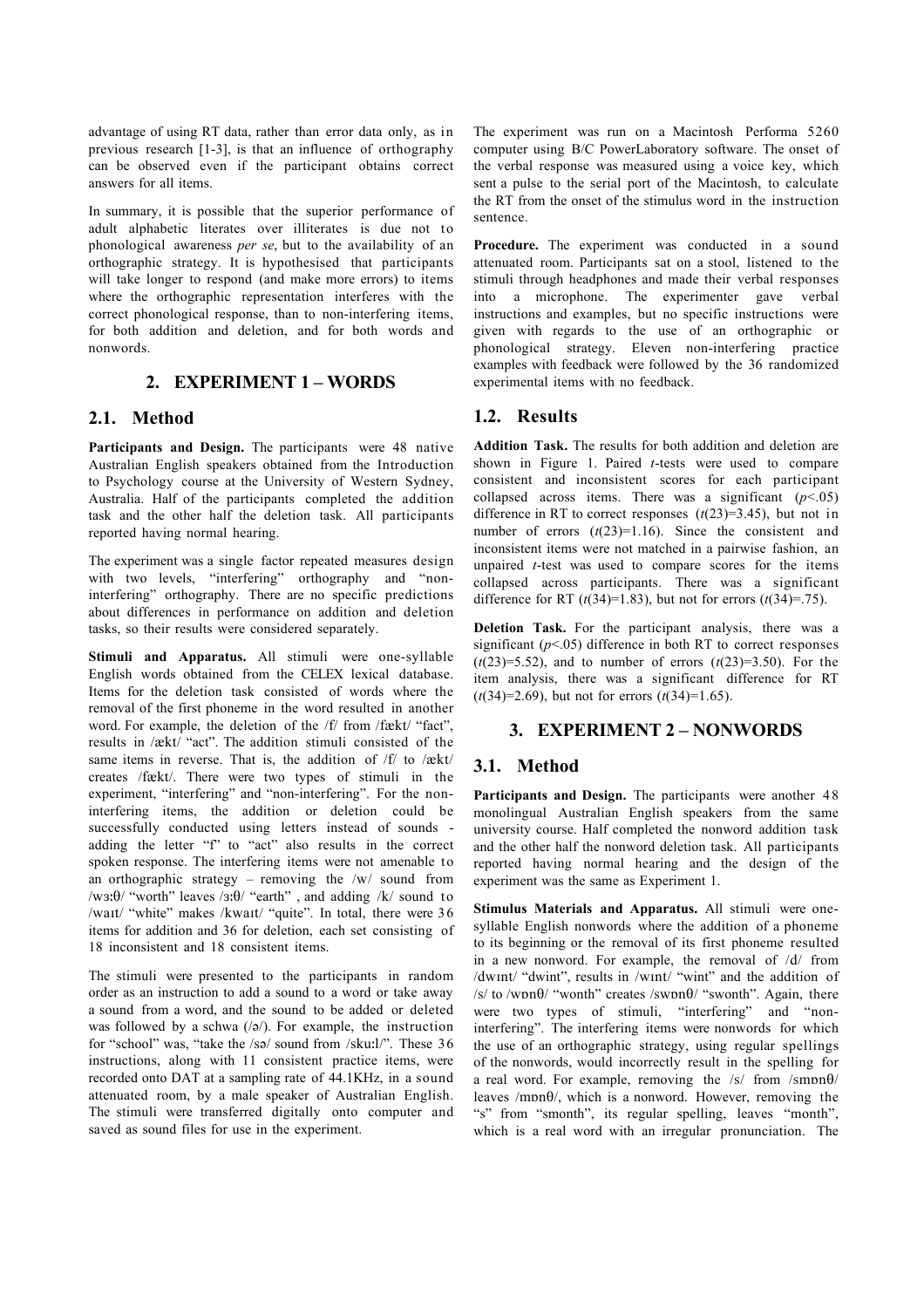

**Figure 1:** Reaction Times and error rates for addition and deletion in Experiment 1 collapsed across participants and items. Error bars represent standard deviations.

non-interfering items, on the other hand, were amenable to either a phonological or an orthographic strategy. There were 16 interfering and 16 non-interfering items for each task.

The interfering items were created by regularising the pronunciation of irregular words and adding or removing a sound. For example, the word "path"  $/$ pa $:$ 0 $/$  would be pronounced  $/p\mathcal{B}/(n)$  using regular sound-spelling correspondences and there is no possible orthographic representation other than "path" for the string of phonemes  $\sqrt{p\mathcal{R}}\theta$ . Thus, removing the /s/ "s" sound from /sp $\mathcal{R}\theta$ / "spath" leaves /p $\mathcal{R}\Theta$ / "path" and adding a /p/ "p" sound to / $\mathcal{R}\Theta$ / "ath" makes /p $\mathcal{R}\theta$ / "path". Where possible, the non-interfering items were generated by shuffling the onsets and rimes of the interfering items to create different nonwords. The stimuli were prepared and presented to the participants in the same manner as Experiment 1.

**Procedure.** The procedure was the same as Experiment 1, except that after the experiment had finished, the participants were asked to listen to all of the instruction sentences again and type the spelling of the nonword stimulus. This was to ensure that the participant would have spelled the nonword with the intended spelling, had they used an orthographic strategy in the experiment.

### **3.2. Results**

**Spelling Task.** For addition, the overall percentage of items spelled differently from the intended spelling was 25.7% (range: participants 0-50%, items 0-62.5%). There was no difference between interfering and non-interfering items for participants  $(t(23)=.98)$  or items  $(t(30)=.27)$ . For deletion, the overall rate for items was 31.3% (range: participants 0-87.5%, items, 0-83.3%). There was no difference between interfering and non-interfering by participants  $(t(23)=0)$  or items  $(t(30)=0)$ .

Due to the large number of spellings that were different from intended in some participants and for some items, the spelling data were used to exclude data from the RT and error analyses. First, participants were excluded if they did not spell more than two thirds of the nonwords with intended spelling. Second, items were excluded if less than two-thirds of the remaining participants spelled the item as intended.

**Addition Task.** The results for both addition and deletion are presented in Figure 2. After the exclusion of participants and items, there remained 18 participants, 13 interfering items, and 12 non-interfering items. For participants, there was no significant ( $p$ <.05) difference in RT ( $t$ (17)=.79) or error rate  $(t(17)=.70)$ , which was the number incorrect (spoken) responses divided by the number of appropriately spelled items. The item analysis also failed to show significant results for RT ( $t(23)=$ -70) or error rate ( $t(23)$ =-.03)

**Deletion Task.** The exclusion of participants and items left 14 participants and 13 interfering and non-interfering items each for the analysis. For participants, there was no significant ( $p < .05$ ) difference for RT ( $t(13)=-1.90$ ) or for errors  $(t(24)=1.27)$ . However, there may be a difference in the opposite direction, as *p*>.96 for RT and *p*>.97 for errors. This trend was also reflected for items collapsed across participants for RT  $(t(13)=-1.27, p>0.89)$  and for errors  $(t(24)=-.55, p>0.71)$ .

### **4. DISCUSSION**

The results of Experiment 1 support the hypothesis. In both addition and deletion tasks, participants took longer to respond correctly to items with interfering orthographic representations. This suggests that when participants are given no specific instructions on how to perform these tasks, there is evidence for an influence of orthographic processing when the tasks involve real word stimuli. While these results provide no evidence against the notion that *phonological* awareness is necessary for these tasks, they suggest that other processes are active during the task. In Experiment 1, there were no clear differences between the error rates for interfering and non-interfering items, so it seems here that orthography simply interferes with other processes that are responsible for the production of the correct answer.

The hypothesis was not supported for Experiment 2. There was no evidence for longer RTs or more errors for interfering than non-interfering items in nonword addition, but there was a trend in the opposite direction for nonword deletion.